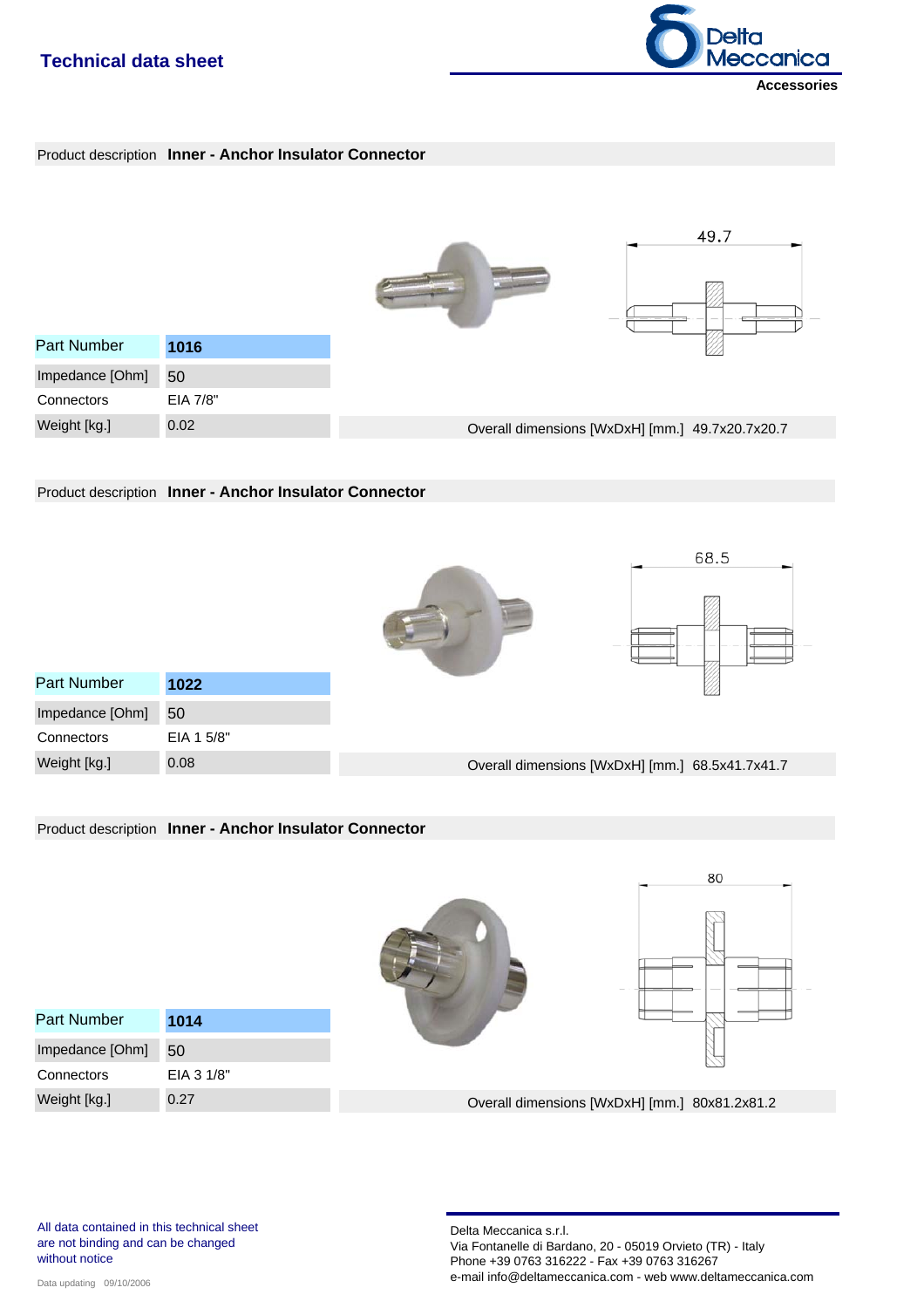### **Technical data sheet**







Product description **Inner - Anchor insulator connector**





EIA 4 1/8" **Connectors** Weight [kg.] 0.4 Impedance [Ohm] 50

Part Number **1174** 



Product description **Inner - Anchor insulator connector**